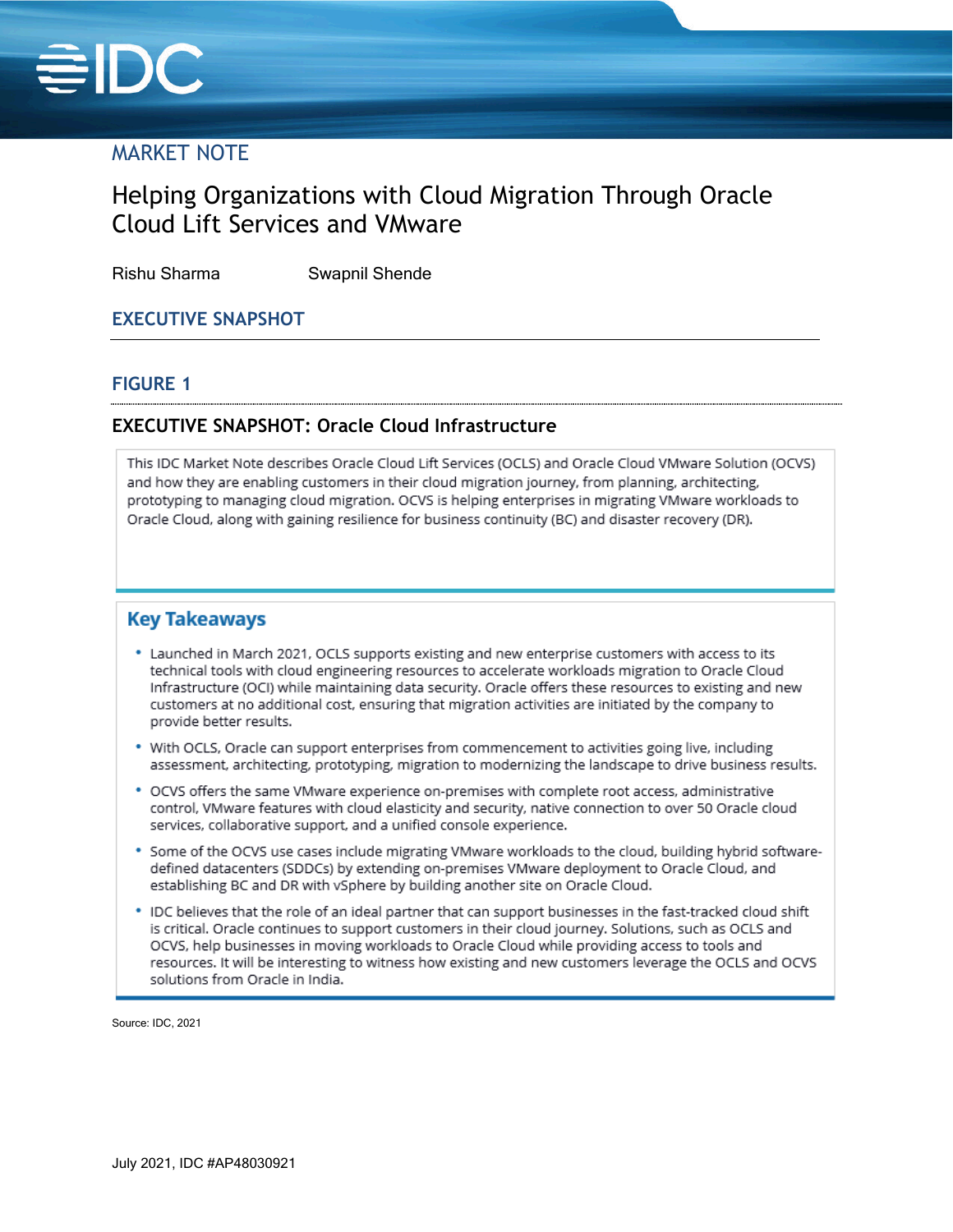# **IN THIS MARKET NOTE**

2020 will be etched in history as the year that made dramatic shifts in both personal and enterprise landscapes, and one word that resonates well is "resilience." With organizations realizing that technology adoption is critical for businesses to continue with zero impact, one technology that has been at the forefront of it all is cloud. As per IDC's *Cloud Pulse Survey, 4Q20*, 79% of the enterprises in India increased their cloud spending versus the actual budgets for 2020, and the number 1 reason cited is the pandemic. It is no surprise that the reliance on cloud and digital infrastructure is the top technology advancement that is likely to endure for India enterprises. Accelerated cloud adoption and migration is critical for businesses to gain agility and access to new technologies and faster innovation. Although the benefits are numerous in terms of application availability, flexibility cost optimization, uptime, reliability, and faster time to market, enterprises need to be cautious of the challenges associated with planning and architecting the readiness of people, processes, and skills along with technical barriers.

# **Where Are India Enterprises on Their Cloud Journey?**

IDC's Cloud Pulse Survey, 4Q20 depicts that India organizations are in varied stages of cloud adoption, with 32% citing they are in the broad implementation of production applications stage, 26% in the initial implementation stage of production applications, 18% are in the test and development environment stage, 12% are running pilot projects, and another 12% still evaluating cloud models. These findings show that organizations in India need to thoroughly plan their cloud migration journey and define their objectives to derive business value from their cloud investments.

When asked about the total spending on migration of applications from and to the cloud, 27% of organizations in India cited spending on migrating applications from noncloud environments to either public or private clouds, a quarter of organizations stated spending on migrating applications from public clouds to datacenters, 22% cited spending on migrating applications from private to public clouds, and another 22% stated spending on migrating applications between public clouds. With this, businesses need to clearly plan, design, prioritize, and manage the applications migration to the cloud.

Oracle recently launched its Oracle Cloud Lift Services (OCLS) to assist and support customers in cloud migration. Oracle Cloud VMware Solution (OCVS), on the other hand, helps enterprises shift or extend their VMware workloads to Oracle Cloud, without re-architecting the applications.

# *Oracle Cloud Lift Services*

Launched in March 2021, OCLS supports existing and new enterprise customers with access to its technical tools and cloud engineering resources to accelerate workloads migration to Oracle Cloud Infrastructure (OCI) while maintaining data security. According to IDC's Industry CloudPath 2Q20 survey, Oracle leads in the overall infrastructure-as-a-service (IaaS) vendor satisfaction category with a rate increasing from 2019 to 2020 at 8.64/10. In April 2020, the company announced the per-second billing model for Autonomous Database usage on OCI. OCLS is an integrated cloud solution that includes multiple components, such as infrastructure, software, processes, and people. As part of the program, Oracle Cloud engineering resources help existing and new customers with a range of activities, including performance analysis, application architecture, hands-on migrations, and postimplementation/live support. To enhance customer experience (CX), the company assists customers until their workloads go live and trains their staff to run the environment in the future. This has helped clients move critical workloads faster and allowed them to leverage these services for customer tenancies.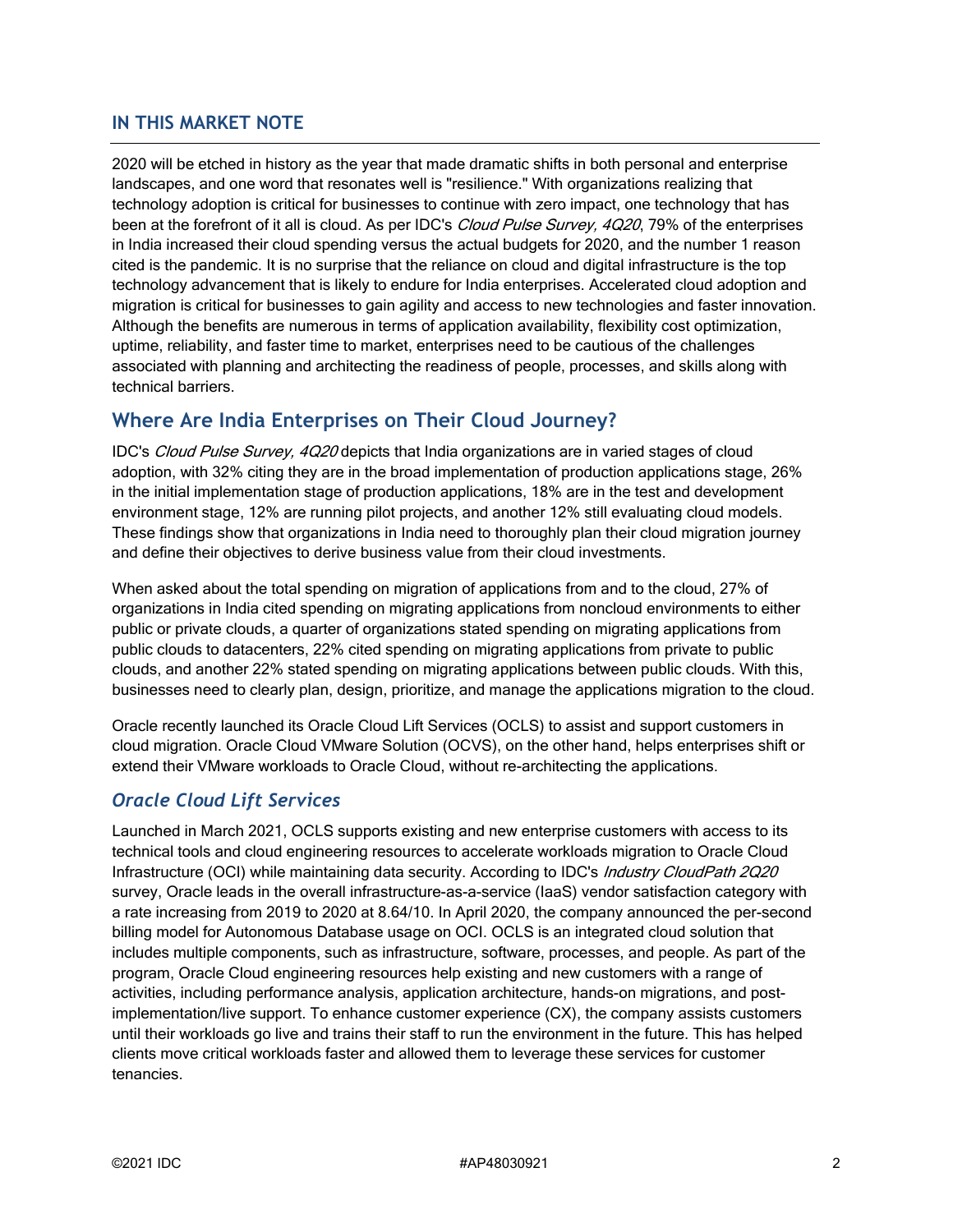# **FIGURE 2**

# **OCLS's Offerings to Enterprises**

#### **Access to Resources and Technical Services**

- Application migration · Solution architecture
- development
- Networking, security, and auditing
- Onboarding to OCI
- Post-migration training
- Support for production deployments

#### **Assistance for Oracle** Workloads

- Oracle data warehouse solutions
- Oracle analytics solutions
- Custom applications on Exadata and Oracle Database
- · E-Business Suite (EBS), JD Edwards (JDE), PeopleSoft, Hyperion, and Siebel

#### Non-Oracle Workloads

- · Serverless applications
- Kubernetes and
- containerized applications • Event streaming and Kafka applications
- VMware workloads to Oracle Cloud VMware Solution
- High-performance computing (HPC) applications, such as Altair HyperWorks

Source: IDC,2021

# **What Are the OCLS Advantages for Enterprises?**

- Access to Oracle's engineering resources. OCLS is an integrated cloud solution that includes infrastructure, software, processes, and people. As part of the Oracle Cloud Lift program, enterprises get access to Oracle engineers that assist in migrating workloads to Oracle Cloud, enabling customers to derive value from OCI investments.
- **End-to-end support.** With OCLS, Oracle can support enterprises from commencement until activities go live, including assessment, architecting, prototyping, migration, and management.
- **Services inclusions.** The Oracle Cloud Lift program includes available services globally and is a part of customers' tenancy on OCI.

#### **India Customers**

Customers across manufacturing, financial services, and logistics in India are leveraging the OCLS program to accelerate their cloud migration for multiple operational services and major digital transformation (DX) projects. One of the largest health insurance companies in India, a third-party logistics SP specializing in supply chain management (SCM) and enterprise mobility solutions, and one of the leaders in the aluminum and copper manufacturing industry based in India all have access to cloud engineering resources for a range of activities, including performance analysis, application architecture, hands-on migrations, and live support all through the OCLS program.

# *Oracle Cloud VMware Solution*

Announced in August 2020, OCVS facilitates customers to move their production VMware workloads to the Oracle Cloud without having to modify them. OCVS offers enterprises full access and control to their VMware environment to run applications in the cloud. With VMware Cloud as the foundation to deliver VMware vSphere, NSX, vSAN, an integrated management, and a three-node compute cluster, enterprises can use services, such as VMware Host Client for ESXi management on the cloud. OCVS helps organizations migrate applications "as is" and leverage Oracle's existing skill sets with tools already in use on-premises. The solution is available in 22 commercial regions globally and at customers' datacenters.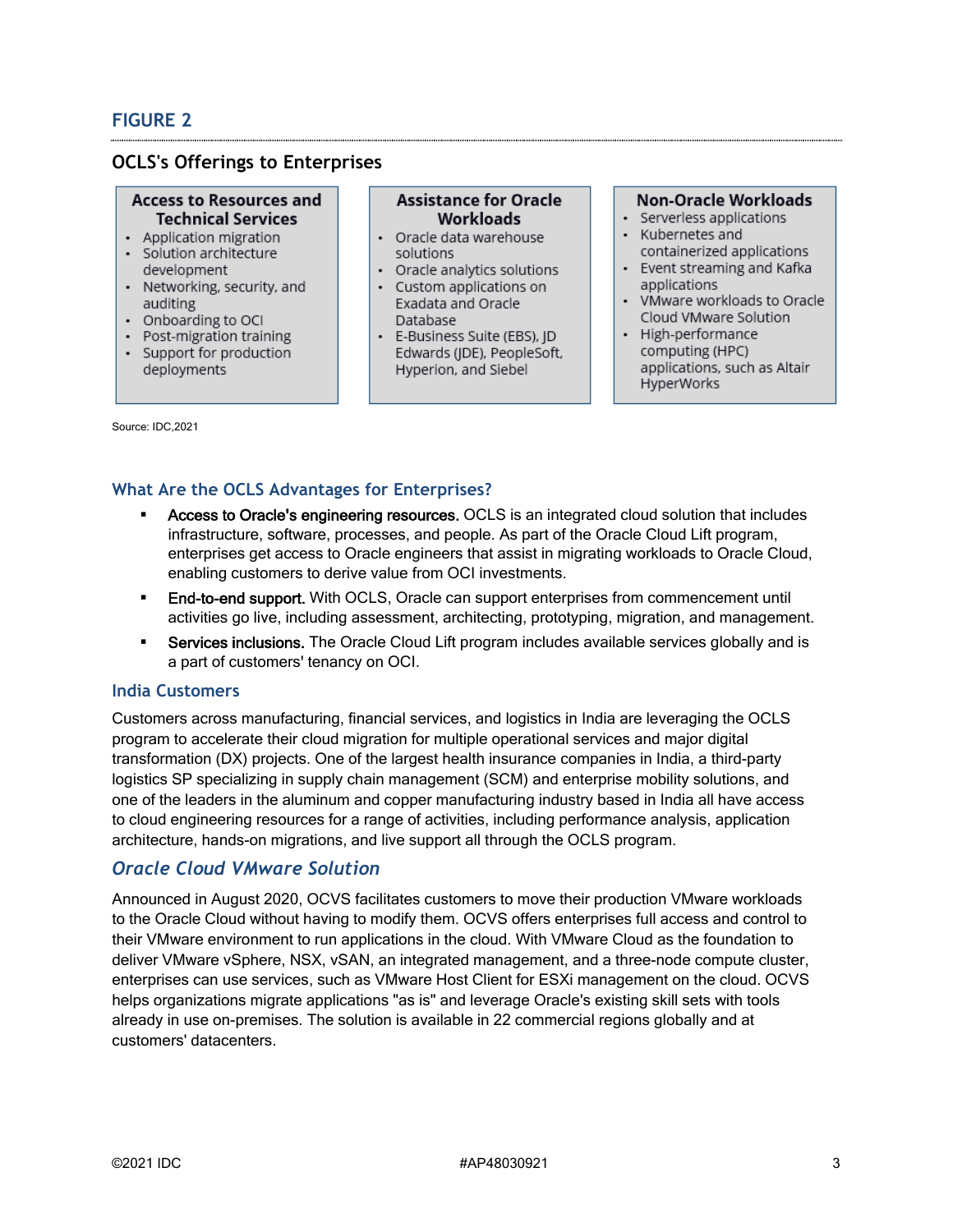# **FIGURE 3**

### **Features of OCVS**

#### **Migrating and Running VMware Workloads on Oracle Cloud**

- · It allows customers to migrate VMware workloads to Oracle Cloud without modification.
- OCVS is VMware cloud verified, providing VMware administrative access and compatibility with VMware vCenter to customers.

#### **Operations at Ease**

- · Single VMware specification that works both on-premises and in the cloud
- Works with existing VMware skill sets and tools

### **Solution** · Self-service provisioning

**Single-Tenant Secured** 

- with full administrative permissions, including root access
- · Built-in tenant isolation, least privilege access, and data encryption at rest

#### **Leverages Same VMware Tools**

· Existing skill sets and tools, including vSphere, vCenter Server, vSAN, NSX, and HCX

#### **Access to Adiacent Oracle Cloud Services**

- Native access to container engines for Kubernetes and Oracle functions
- Access to cloud databases. such as Oracle Exadata, Autonomous Data Warehouse, Autonomous Transaction Processing, Oracle NoSQL Database

#### **OCVS' Bare Metal** Compute

· Compute instances provide 156 cores in three nodes to start scaling to 64 nodes per cluster across multiple clusters.

Source: IDC,2021

### **Why OCVS?**

OCVS help organizations in extending their VMware-based workloads in the cloud environment and offer salient features as below:

- Cloud experience as in on-premises datacenter. OCVS offers indistinguishable experience in the cloud as in on-premises datacenters and integrates with Oracle's second-generation cloud infrastructure.
- **Customer control.** OCVS provides administrator access to provide control over customers to patch or upgrade as per requirements.
- Modernize with Oracle Cloud. OCVS allows customers to deploy VMware-based apps in the same cloud environment as Oracle's broad portfolio of cloud services, including Autonomous Database, database as a service (DBaaS), and Exadata Cloud Service.
- Single vendor support and billing. This includes vSphere, vSAN, NSX-T, and HCX license. Oracle provides tier 1 and tier 2 support and consolidated billing.

#### **Customers**

Some of the OCVS use cases include migrating VMware workloads to the cloud and building hybrid SDDCs by extending on-premises VMware deployments to Oracle Cloud and business continuity (BC)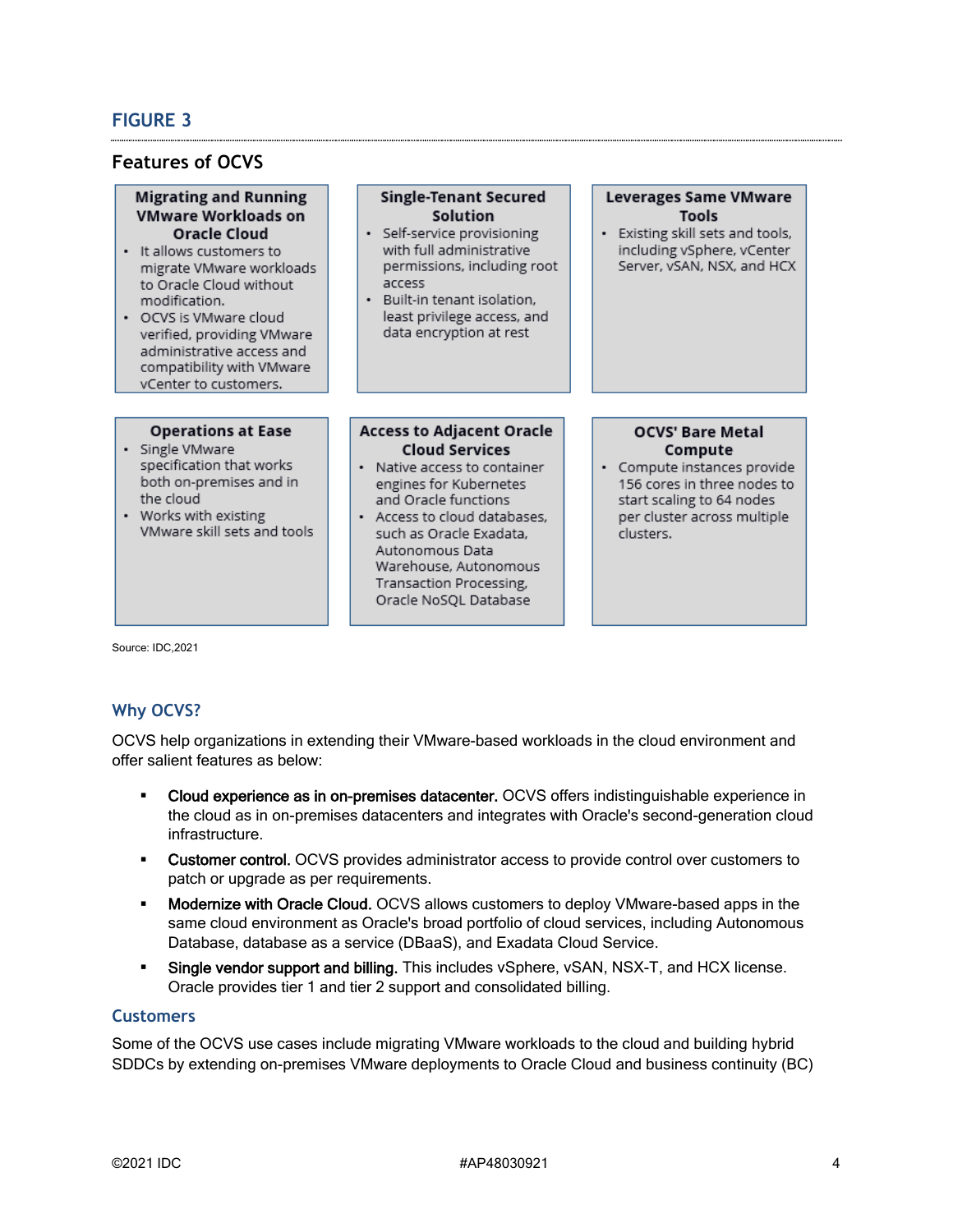and disaster recovery (DR) with vSphere by building another site on Oracle Cloud. Globally, Oracle is supporting customers, such as TIM Brasil, Altair, Rumo, and Entel, among others, through OCVS solutions. A large private sector bank in South India has also chosen the OCVS solution to move its development and test workload.

# **IDC'S POINT OF VIEW**

Driven by faster innovation, agility, and access to new technologies, accelerated cloud adoption is the gospel truth, as revealed by IDC surveys. As per IDC's Future Enterprise Resiliency and Spending Survey Wave 4, conducted in May 2021, majority of the organizations in India responded that they will increase their public cloud spend in 2021 (IaaS by 60%, platform as a service [PaaS] by 54% [data services], and software as a service [SaaS] by 58%). IDC predicts that by the end of 2021, based on lessons learned, 80% of enterprises will put a mechanism in place to shift to cloud-centric digital infrastructure twice as fast as before the pandemic. The role of an ideal partner that can support businesses in this fast-tracked shift becomes critical. Oracle continues to support customers in their cloud journey. Solutions, such as OCLS, help businesses in moving workloads to Oracle Cloud while providing access to tools and resources. Providing migration assistance to new and existing customers will help enterprises as organizations often seek help when moving to public cloud environments.

The COVID-19 pandemic has forced organizations to adopt remote work environments and has created opportunities for cloud vendors and solution providers to support enterprises in this journey. Further, as organizations look to modernize their existing applications, they are often challenged by factors, such as interoperability, complex application architectures, application dependency, security, and costs, to name a few. As per IDC FutureScape: Worldwide Cloud 2021 Predictions - India Implications, IDC predicts that through 2023, all enterprises will struggle with app modernization and data integration across cloud silos; 20% will adopt connected cloud strategies to overcome these concerns. OCVS helps enterprises in moving their VMware workloads to Oracle Cloud without having to modify them and provides complete control over VMware environments while leveraging benefits from the OCI. To be able to provide the same experience on the cloud as in on-premises datacenters is critical for enterprises to overcome the challenges associated with running applications on the cloud. Additionally, OCVS offers features, including full root access, full administrative control, full capabilities of VMware features, along with cloud elasticity, security, native connection to over 50 Oracle Cloud services, collaborative support, and a unified console experience.

Oracle continues to invest in and support customers across their cloud migration journeys to ensure there is minimum disruption, with support from dedicated engineers and technical resources and tools. Oracle has an impressive list of customers across verticals in India. With 29 public cloud regions globally and two in India, Oracle is supporting over 15,000 customers in India in their transformation journey, meeting customers' requirements around data privacy and residency. It will be interesting to witness how these existing and new customers leverage the OCLS and OCVS solutions from Oracle in India.

### **LEARN MORE**

### **Synopsis**

This IDC Market Note describes Oracle Cloud Lift Services (OCLS) and Oracle Cloud VMware Solution (OCVS) and how they are enabling customers in their cloud migration journey, from planning, designing, prototyping to managing.